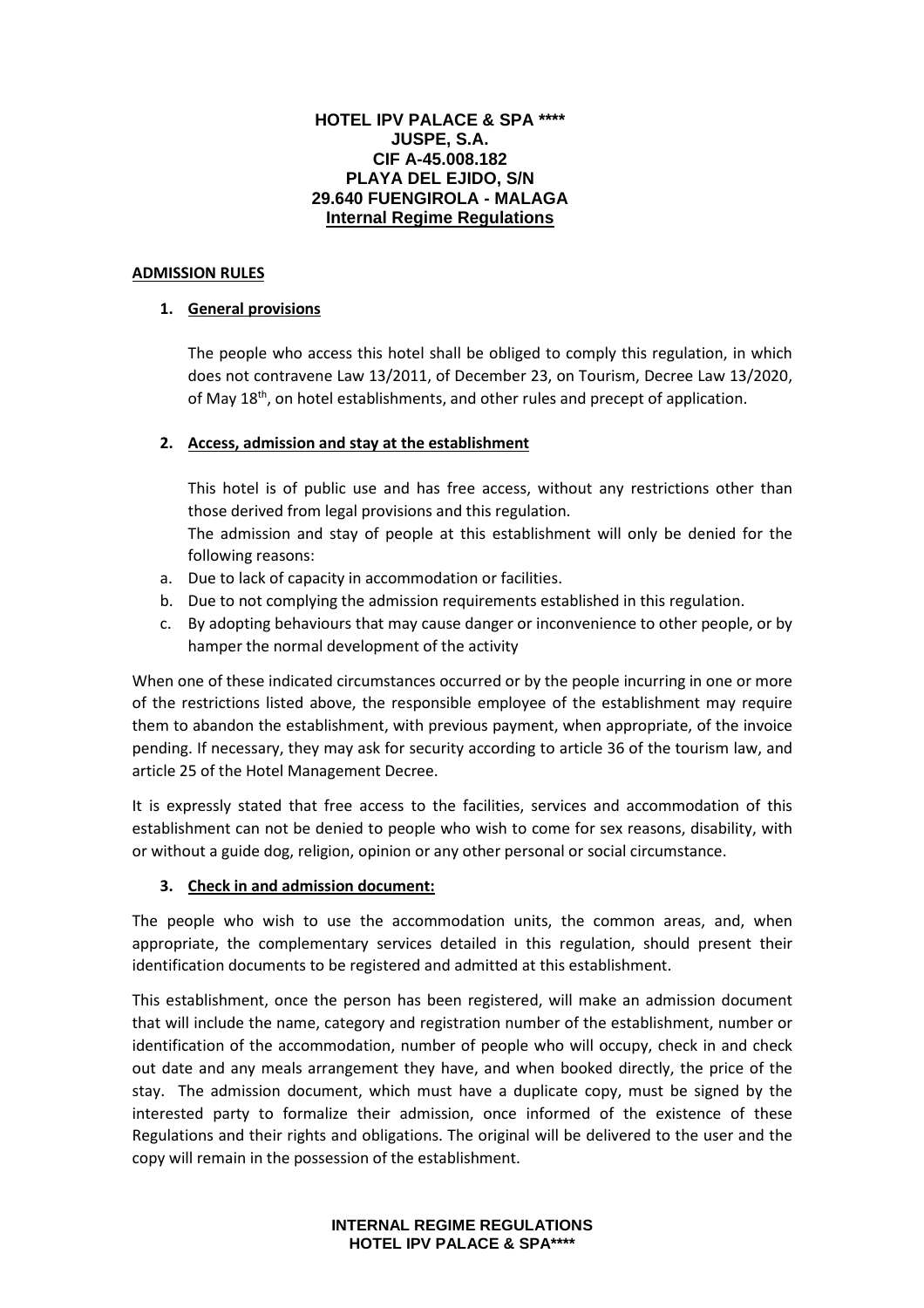The complementary services which are offered by the establishment or by other people or entities, are detailed at reception, it will be formalized in their corresponding documents and will be settled according to the agreed conditions.

## **COEXISTENCE AND OPERATION RULES**

## **4. Rights and obligations for users**

Users may freely access the establishment and remain in it, with some limitations that are stated in the  $1<sup>st</sup>$  paragraph and in this regulation.

Users have the right to receive truthful and complete information prior to booking the services offered. That, in said service, care is taken for their security, privacy and peace, that correspond to the agreed conditions, they can receive an invoice with the regulatory formalities for the services booked directly and if they wish to formulate any complaint, these forms will be delivered to them.

Users are obliged to read the rules contained in this regulation, which they expressly accept when they sign the admission document, and those written by the manager about safety, coexistence and hygiene, for the proper use of the establishment. Users have to proof their state, showing the admission document, when required, respect the booked facilities and equipment of this establishment and pay the total amount of the services booked as soon as they have an invoice or agreeing to the conditions according the Article 21 of the Decree Law. The presentation of any claim does not exempt the obligation to pay for the services booked.

# **5. Rights and obligations of the hotel**

This establishment may seek the help of the authority agents to clear out the dependencies of the users who do not respect this regulation, whom intend to access or remain in the establishment for a purpose other than the usual use of the hotel services. Furthermore, they can also seek the help of the authority in case there are people not registered as users, attendees of banquets, conventions, etc. or that they incur in the assumptions foreseen in section 2 above. Accommodation units can only be accessed by people registered for this purpose, as stated in Article 2. E. of Decree Law

This establishment may request payment guarantee for the services booked, in accordance with the applicable regulations and to charge the corresponding account for the damages to the facilities, furniture and elements of the establishment due to negligence or wrong use of those.

Furthermore, the timetable of the different services may vary throughout the seasons, depending on the seasonality, having the right to not admit users outside those hours, also when the maximum authorized capacity is exceeded or when they are requested within the limits of admission, thereby damaging the work schedule of the services. The mentioned services, the details of their schedules hours, their prices and use conditions, are exposed in a QR code in the accomodations. Information about the evacuation plan in case of emergency and about the free services is exposed in all accomodations.

This establishment has the obligation to give maximum publicity about their prices at reception and have them available to users. To inform users before booking about the services and their prices. To provide them with the highest quality, according to their category and contracted terms. To ensure that users are treated correctly. To attend and keep the facilities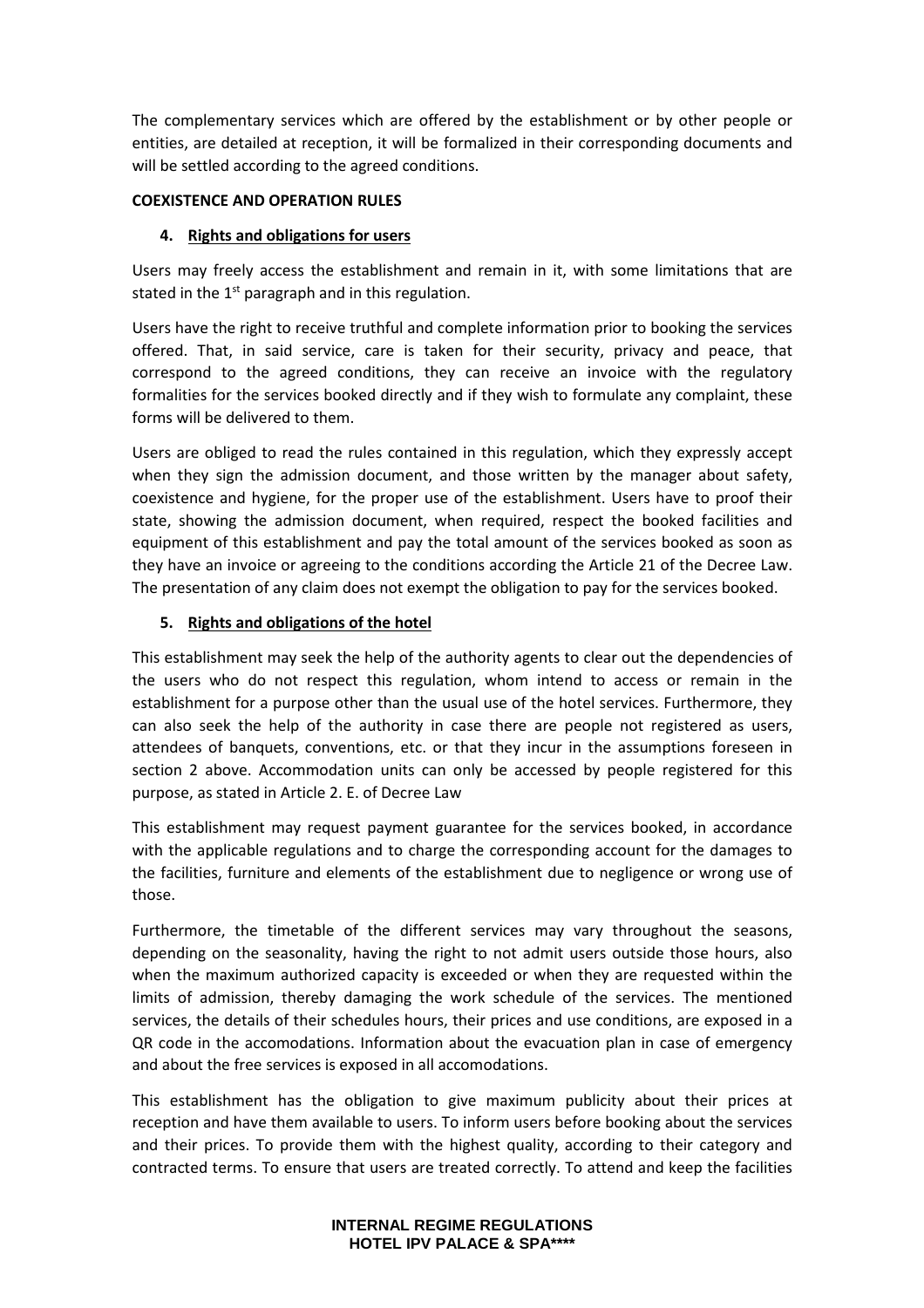and services in good condition. To have complaint forms and inform about their existence. To provide users who can not be attended, due to incurring in excessive reservations, accommodation in an establishment in the same are, of the same group, modality, or in any case, same or higher category . The expenses that arise from such cause will be invoiced to this establishment, which, on the contrary, will return to the user the differences that may arise in their favour.

# **6. Occupancy periods of the accommodation units:**

Users of this establishment have the right to occupy this accommodation unit from noon, 12 o'clock, on check in date until noon, 12 o'clock, on the day indicated as the departure date. However, on dates with maximum occupancy, the accommodation unit may be delayed by three hours. With an agreement between both parties, a different regime of occupation units may be agreed, which, if applicable, must be reflected at the admission document. The extension of occupation at the accommodation unit for a longer time than agreed will cause the duty to pay one more day and, in the event that the user would like to stay more days than originally booked and specified in the admission document, there must be an agreement between both parties.

# **7. Prices, invoices and information**

The main swimming pools (outdoor area), their own furniture, the gardens and the outdoor parking lots, which are not covered, existing on the premises of the establishment, are free to use. The hotel is not responsible for any damage caused to vehicles parked or circulating in this car park. On the contrary, if it will respond for what happens in the vehicles parked in the covered parking (for a fee).

The hotel establishment is not responsible for the price, nor for the use of supplies, belongings and other services provided outside the hotel, nor for the behaviour of staff who is not working for the hotel, unless expressly stated in its conditions and rates.

The prices and conditions of the different types of apartments, restaurant services, bar, congress events, banquets, laundry, safe rental, deposits for the use of pool towels and complementary services are detailed at the reception available for users who request them.

The accommodation rates will be computed by days and according to nights they stay. The minimum rate would be the amount of one night, understanding to be finished by noon, 12 o'clock, day after the check in date.

The establishment may require, at any time and prior to the presentation of its invoice, the payment of the services provided outside the accommodation, even if the payment of this has been agreed in advance.

The legal people that, on their own, provide complementary services in dependencies of this hotel establishment, are responsible for their staff and their behaviour, their operation, maintenance, price regime and for everything inherent in their own services. In each of these dependencies the owner of the same will be clearly identified.

In the accommodation units there is also a directory with information about the prices of the most common services.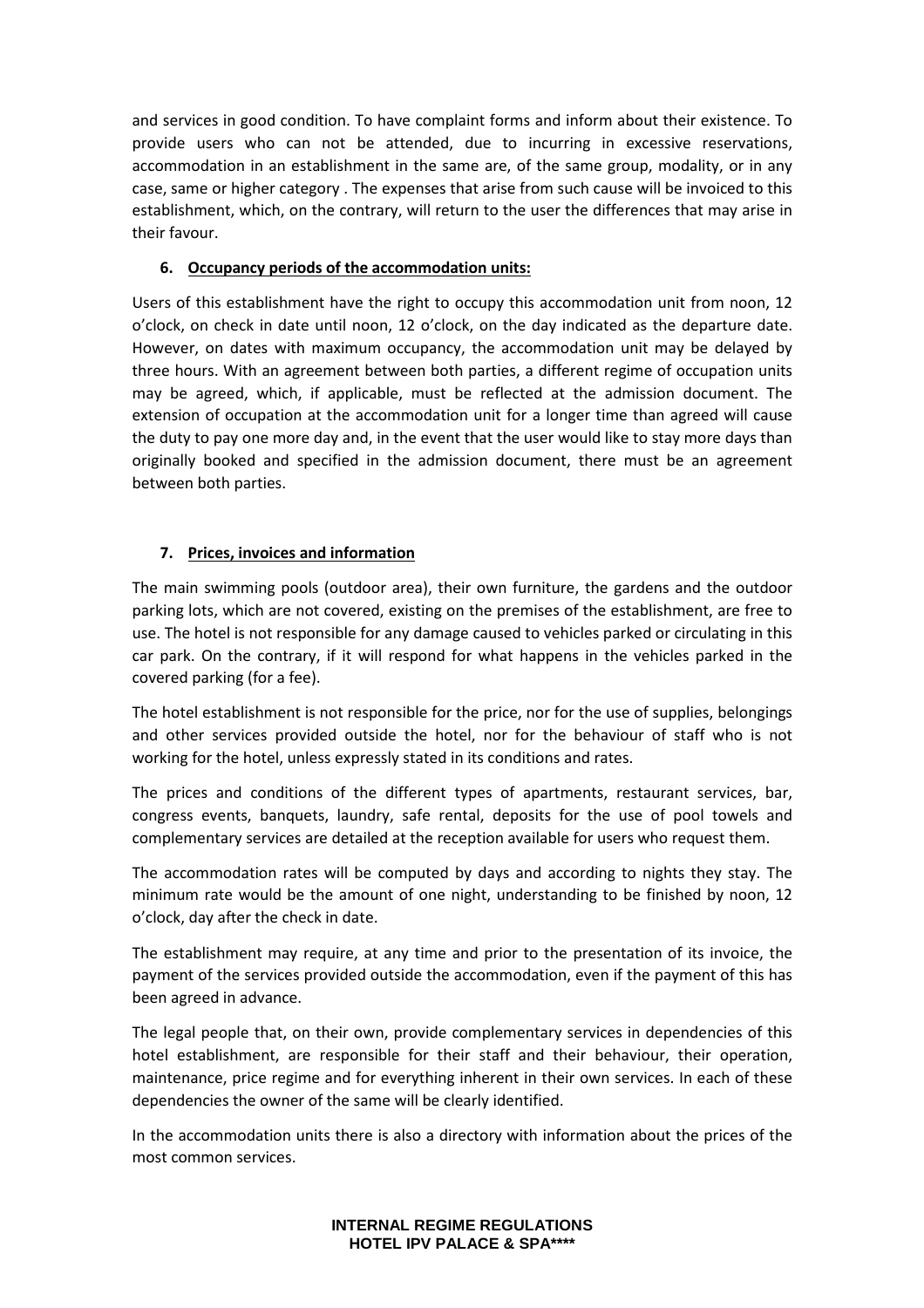Invoices will only be provided for accommodation and services booked directly by users.

## **USE AND ENJOYMENT OF FACILITIES, EQUIPMENT AND SERVICES**

## **8. Reception**

The necessary procedures to admit people to the establishment and keys or cards to enter the rooms will be kept at reception. The manager, next to the reception staff and, where appropriate, the concierge, are the responsible ones to keep the relation between the users and internal businesses of the hotel.

## **9. Safety boxes**

In each accommodation there is a safety box installed in the rooms to rent by whoever wants it. The directories that exist in these accommodations indicate this service and informs about their conditions of acceptance and use. The establishment is not responsible for the loss of objects or values that are not deposited in these boxes, nor for amounts or values greater than €1,500 stored in them. There is also available to customers the use of a central safe, not located in the room (with charge). There is also an economic limitation of coverage for theft of objects or money stored in this box.

#### **10. Laundry-dry cleaning**

In each accommodation users can find information about these services, their prices and delivery times. The establishment is not responsible for garments that, due to their conditions of compositions of use, shrink, deteriorate or discolour (unless the client notifies it in advance).

#### **11. Pool towels**

They are available to guests at reception. The use of this service during the client's stay is free previous user's identification and formalization of a guarantee deposit that will cover its possible loss or deterioration by the client. This gratuity includes one towel per client per day. In case of needing more than one towel, the client will pay the amount corresponding to the washing of each extra garment, according to the prices offered by the hotel for this service.

#### **12. Early breakfast service**

If a guest has the departure before the restaurant's opening time, they can enjoy a cold breakfast. To have this cold breakfast they must notify reception at least one day before the service has to be provided.

# **13. Pools and gardens**

Its use and enjoyment are free. The following hours and conditions of use are specified in the common areas of the hotel:

The use of the hotel swimming pools is for the exclusive use of clients.

It is now allowed to use the pool from 20:00 o'clock as that is when the maintenance has to start with the cleaning and chlorination of the water. The establishment is not responsible for injuries or damages that occur to people or to their belongings for neglecting said schedule.

At the swimming pools, it is not allowed to use floats, balls and similarities, except for children's floats or swimmers.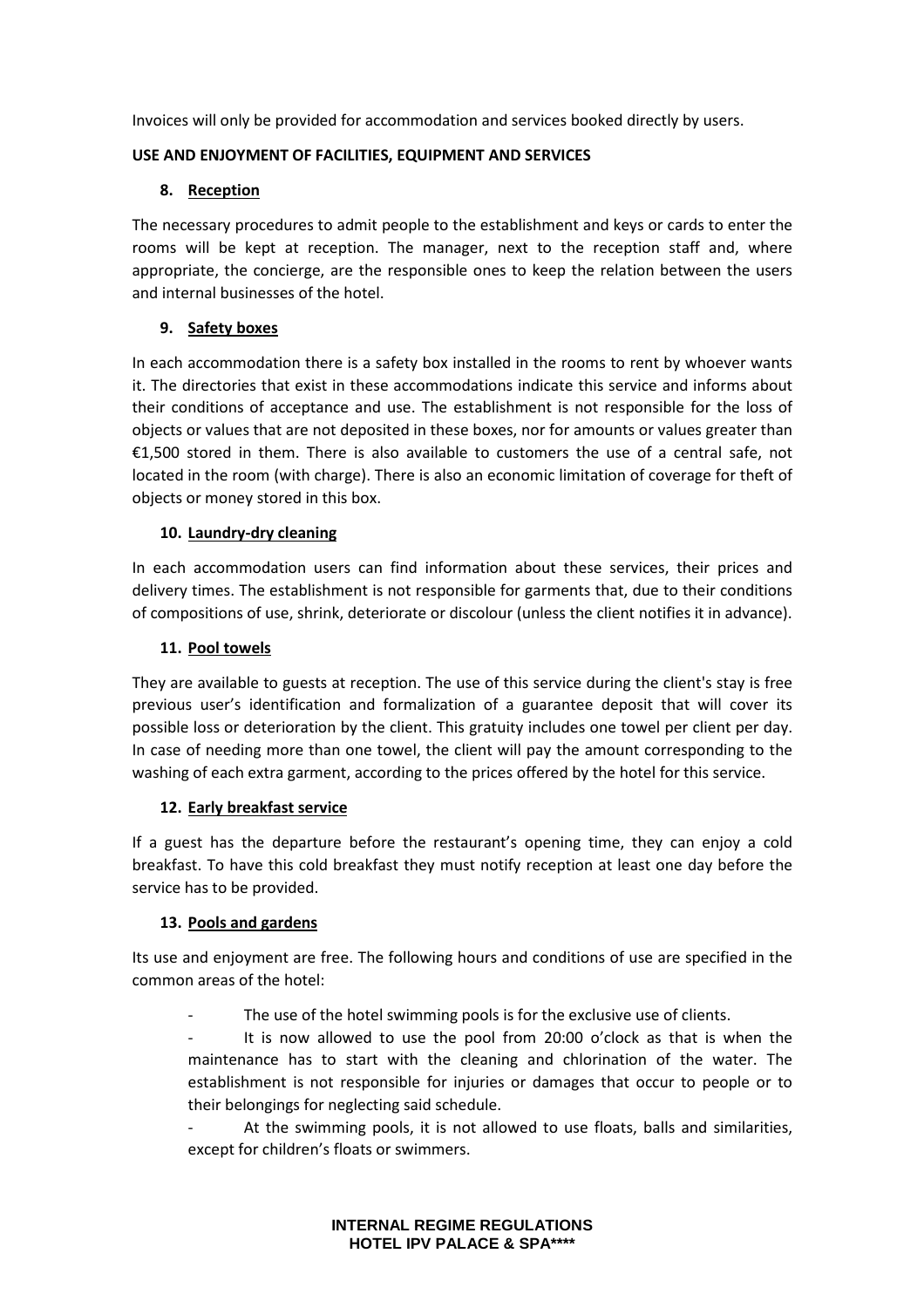It is not allowed to jump into the pool in an inverted position, with head ahead, nor playing with balls or similarities in gardens for the safety of people, meadows and plants.

The use of devices, instruments or music players at a volume that disturbs the rest of other users is prohibited, except as established in the hotel's entertainment program. The consumption of drinks or meals which are not purchased on site are also not allowed.

Due to hygiene reasons, the consumption of food at swimming pools are gardens is not allowed unless it is under the control of bars and restaurants.

Parents or guardians of minors must ensure that they only use the pool under their supervision, guardianship and responsibility. For hygiene reasons, it is mandatory to shower before using the pool, always use a swimsuit and not get into the pool with inappropriate clothing (to be considered by the establishment), diapers or similar.

- The use of towels, blankets, etc., coming from the rooms, are not allowed at the swimming pools and gardens.

The use of sunbeds at the pool area is free, it is not at the beach. It is not allowed to reserve sunbeds beforehand by placing towels, clothes or other personal objects. If necessary and in the circumstances described, the staff of the establishment may remove the clothes or objects from the sunbeds so that this can be occupied by other users.

- The use of beach furniture (tables, chairs, umbrellas...) is not allowed in the outdoor area of the pool and gardens.

#### **14. Gym**

The establishment has a SPA and gym for its users. The use of the SPA is not free, and the use of the gym is free.

The gym can only be used during the SPA service hours, since it is located inside these facilities.

For security reasons, it is only allowed to be used by people over 16 years of age.

#### **15. Various**

The room cleaning service hours are from 09:30 a.m. to 4:00 p.m. Housekeeping employees will attempt to access rooms during these hours as long as a "do not disturb" sign is not hanging on the doorknob.

It is not allowed to remove the items from the minibar without being consumed.

Children are not allowed to use the elevators without a responsible adult.

Animals are not allowed at this establishment, excepting guide dogs.

It is not allowed to walk through the common areas without shoes and shirtless. Gentlemen in shorts or with sleeveless men's T-shirt are not allowed at the Buffet Dinner Restaurant. Neither the access to the restaurant in the outdoor area (beach club) or the Beatriz Terrace without a shirt is allowed.

From 22:00 o'clock it is not allowed to make noise at the corridors and common areas that may disturb the other users.

Before entering any consumption areas, users must show their admission document or card, in order to control their bill depending on what they consume.

Half board consists of breakfast and dinner.